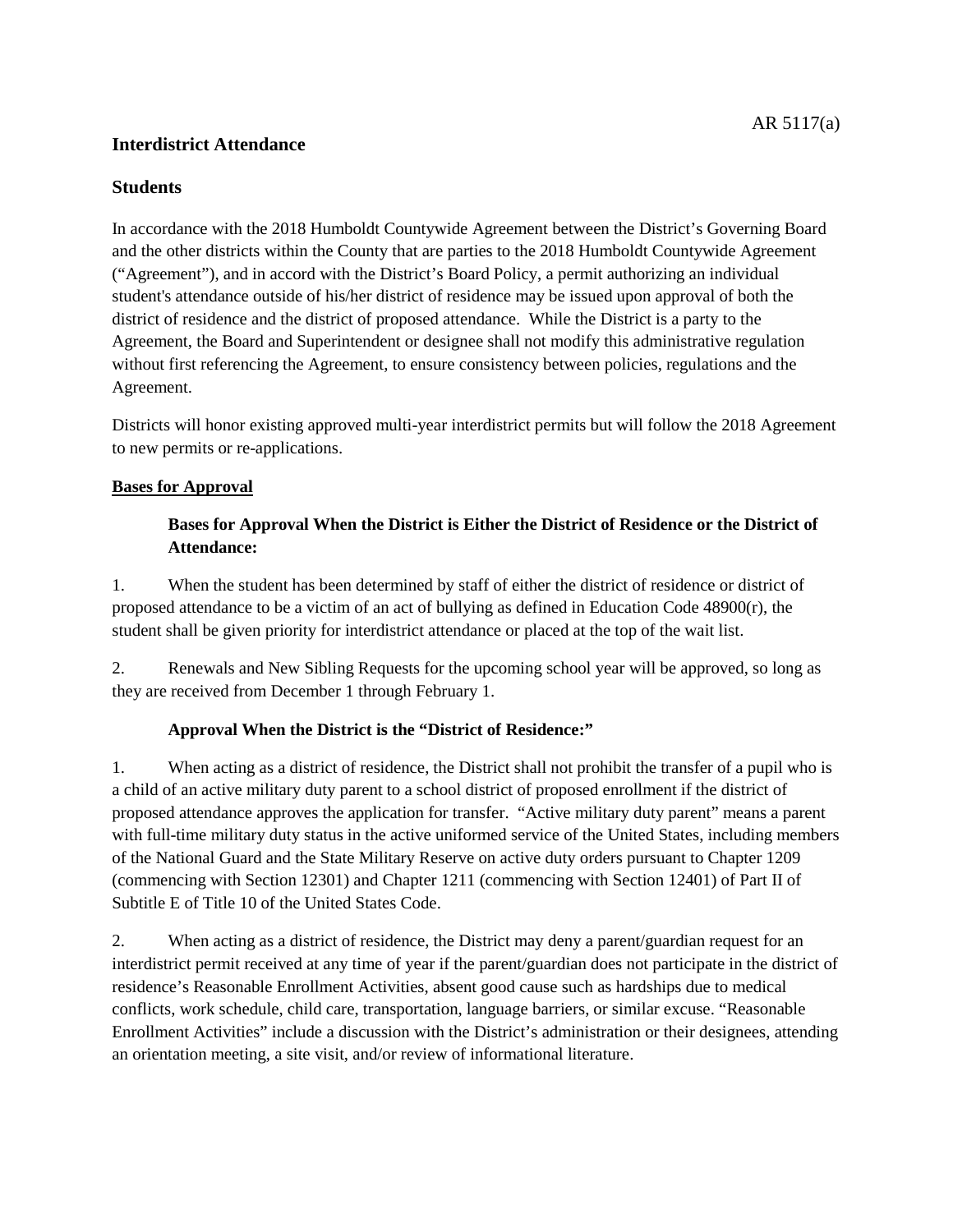3. When acting as a district of residence, the District will approve an interdistrict transfer request submitted by a parent/guardian if it is received at the district of residence between December 1st through February 1st at 4:00 p.m. (also known as "the Preferential Enrollment Period" or the "Priority One Open Enrollment Window.") If February 1st falls on a weekend, the deadline will be the next school day after February 1st. Interdistrict transfer requests for the upcoming school year will not be considered prior to December 1

4. Interdistrict attendance requests received from a parent/guardian for the current school year or requests to attend a school or district the following year but received after the February 1 Priority One Enrollment Window will be processed and approved by a district of residence under the following circumstances:

a. For the 2018-2019 school year only: If parent/guardian missed the Interdistrict Priority One Enrollment Window deadline, as long as the interdistrict request is submitted to the district of residence before September 1, 2018.

b. Parent/guardian did not reside in Humboldt County school districts' boundaries prior to the Priority One deadline.

c. Parent/guardian moved from one district to another district subsequent to the Priority One deadline.

d. Parent/guardian has a reasonable argument and a compelling reason, including hardship such as medical conflicts, work schedule, child care, transportation, language barriers - for why the Priority One deadline was not met, or why the circumstance did not warrant a request for a interdistrict at the time of the Priority One deadline (i.e. February  $1<sup>st</sup>$  or the first school day thereafter).

e. Parent/guardian has a reasonable explanation for not being able to participate in district of residence Reasonable Enrollment Activity.

5. Renewals for an interdistrict transfer must be sought annually. A district of residence may deny a renewal for an interdistrict transfer if the parent/guardian failed to participate in Reasonable Enrollment Activities (described above) prior to granting a renewal when the student transfer involves a School Level Transition (defined above) and absent good cause. School Level Transitions are those transitions from one grade span to another, based upon the district of residence's transitions, e.g. elementary school to middle school, or middle school to high school.

## **Approval When the District is Acting as the District of Attendance**

1. When acting as the district of attendance, the District may approve an interdistrict transfer request if the District or desired school has capacity in the desired program. "Capacity" means space in school facilities and available resources, including staff to serve the student, and having an appropriate educational program to meet the student's needs. The Superintendent or designee may deny initial requests for interdistrict attendance permits due to limited capacity.

2. The District may deny requests for any of the following reasons: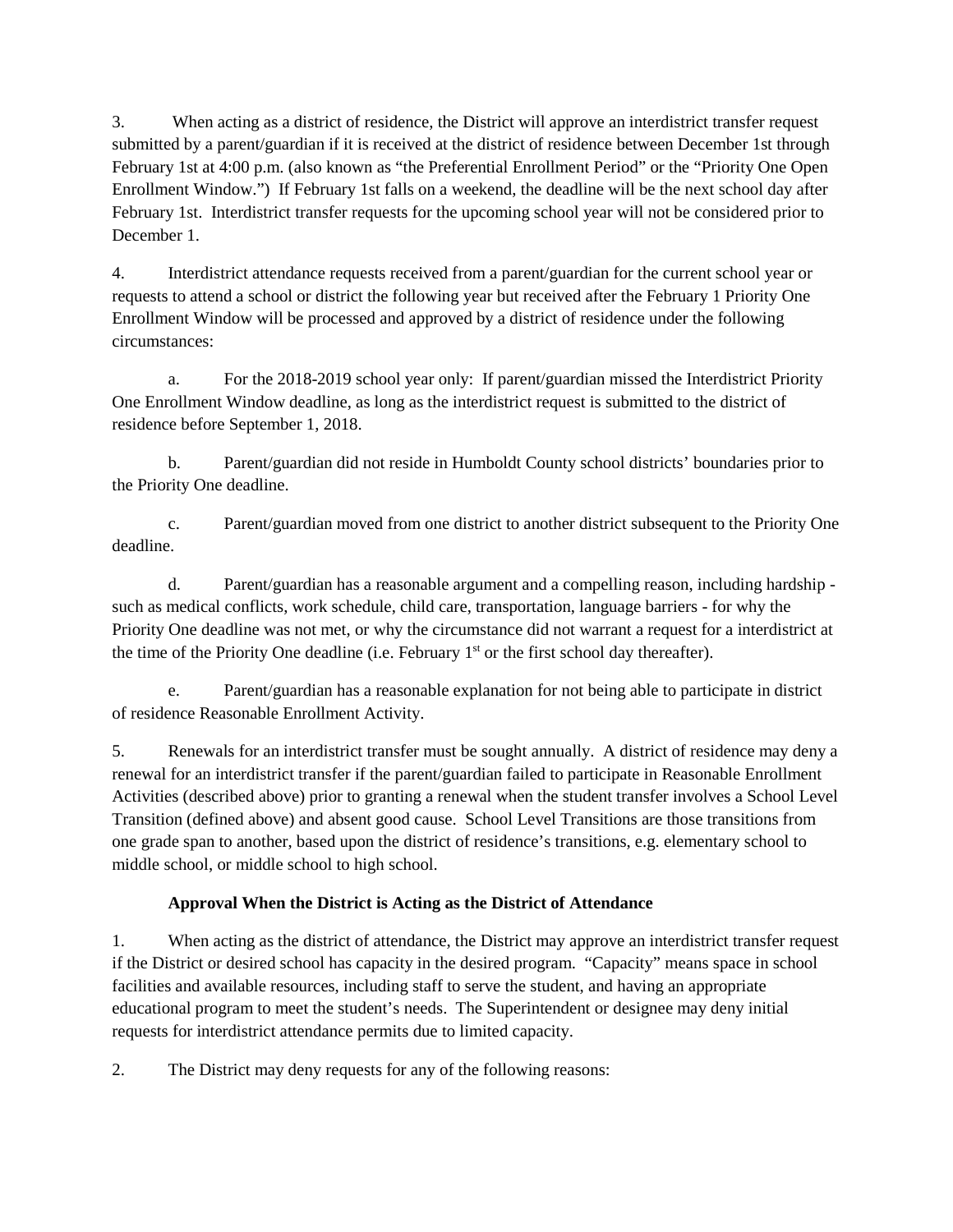a. The student's school records during the preceding 12-month period reflect unsatisfactory attendance, which may include, but is not limited to, a total of three (3) or more unexcused absences and/or unexcused tardy arrivals, or that student is a habitual truant having a total attendance rate of less than ninety percent (90%).

b. The student's school records during the preceding 12-month period reflect unsatisfactory academic performance, which may include, but is not limited to, grades that do not "meet standards" in the majority of student's subject areas/courses of study; unexcused, inconsistent completion of homework; regularly coming to class unprepared without an excusable reason; or a failure to maintain passing grades in academic courses.

c. The student's school records during the preceding 12-month period reflect unsatisfactory behavior, which may include, but is not limited to, a history of disciplinary referral(s), detention(s), suspension(s), recommendation(s) for expulsion, or expulsion(s).

d. The Application is incomplete or contains information that is false or misleading.

e. The denial would be in the best interests of the District as determined by the Superintendent or designee based on any lawful, non-arbitrary considerations.

3. If a district of residence granted an interdistrict permit request for the upcoming school year, that approval is valid until the commencement of the district of proposed attendance's new school year. This is to allow time for the district of proposed attendance to determine if there is capacity for the student. The district of proposed attendance is limited to accepting the equivalent of two students per grade level from its wait list, or 7% of the school's total enrollment from the waitlist, whichever is greater. The wait list must be established at the time of the district of proposed attendance's lottery or capacity determination.

## **Processing Interdistrict Transfer Requests:**

An individual permit will first be submitted to the district of residence for approval, and then will be sent to the district of proposed attendance if the district of residence approved the interdistrict transfer. The district of proposed attendance will then decide whether to grant or deny the request. The Superintendent or designee shall notify the parent/guardian of a student who is denied interdistrict attendance regarding the process for appeal to the County Board of Education as specified in Education Code section 46601.

## **Requests for an Interdistrict Transfer for the Upcoming School Year Received from December 1 through February 1, "the Priority One Enrollment Window":**

As a district of residence, the District will have 10 school days after the close of the Priority One Enrollment Window to approve the request and to forward the interdistrict permit request to the district of proposed attendance. Alternatively, if the district of residence denies the request, the District has 10 school days to notify both the parent/guardian party and district of proposed attendance of the decision.

As the district of proposed attendance, the District will have 15 school days after the close of the Priority One Open Enrollment Window, or five school days from receipt of the approved interdistrict permit from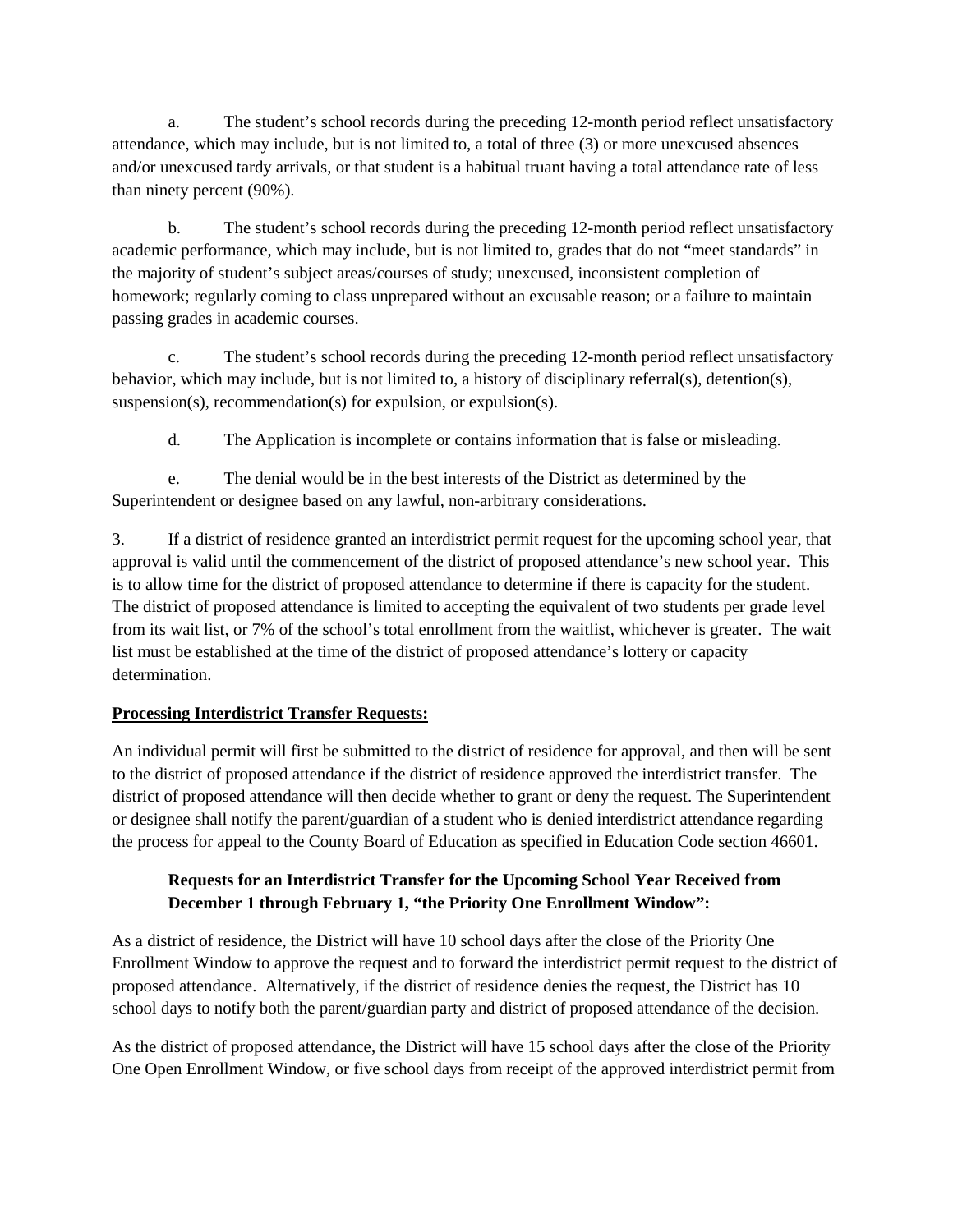the district of residence, whichever is later, to approve or deny the request and to notify both the parent/guardian party and district of residence of the district of proposed attendance's decision.

## **Requests Made for an Interdistrict Transfer Outside of the Priority One Enrollment Window:**

The district of residence and district of proposed attendance have 30 calendar days to approve all other permit requests, except for those request received 30 calendar days before the commencement of a new school year. Both the district of residence and district of proposed attendance have 14 days after the commencement of the new school year to approve or deny the request and to notify both the parent/guardian party of the District's decision.

## **Appeals**

If, within 14 calendar days after the commencement of instruction in a new term in each of the school districts, respectively, when the parent/guardian has so requested separately of each school district not later than 30 calendar days before the commencement of instruction in that term in that school district, the governing board of either school district fails to approve interdistrict attendance in that term, the school district denying the permit shall advise the person requesting the permit of the right to appeal to the county board of education. The parent/guardian has 30 calendar days from the district's failure to grant an interdistrict request to file an appeal with the Humboldt County Board of Education. (Cal. Educ. Code § 46601(b))

If a parent/guardian wishes to appeal a failure to approve a request for an interdistrict transfer made during the Priority One Enrollment Period, a parent/guardian must file that appeal with the Humboldt County Board of Education by March 15<sup>th</sup>.

For all other failures to approve a request for an interdistrict transfer request, a parent/guardian wishing to appeal must file the appeal within 30 calendar days of a district's written notice of denial (or within 30 calendar days of a district's failure to respond to a request).

If the Humboldt County Board of Education determines on appeal that the student should be permitted to attend the district of proposed attendance, the district of proposed attendance shall admit the student without delay.

Students who are under consideration for expulsion or who have been expelled may not appeal interdistrict attendance denials or decisions while expulsion proceedings are pending or during the term of the expulsion. (Education Code 46601)

## **Provisional Enrollment:**

Notwithstanding Education Code section 46603, the District of proposed attendance will not grant provisional enrollment of pupils pending an appeal before Humboldt County Board of Education, with the exception of students who have been attending the school in the immediate past and who have been historically and continuously enrolled. For example, a parent/guardian moves from District A in April to District B, but wants her child to continue attending District A for continuity.

# **Revocations**